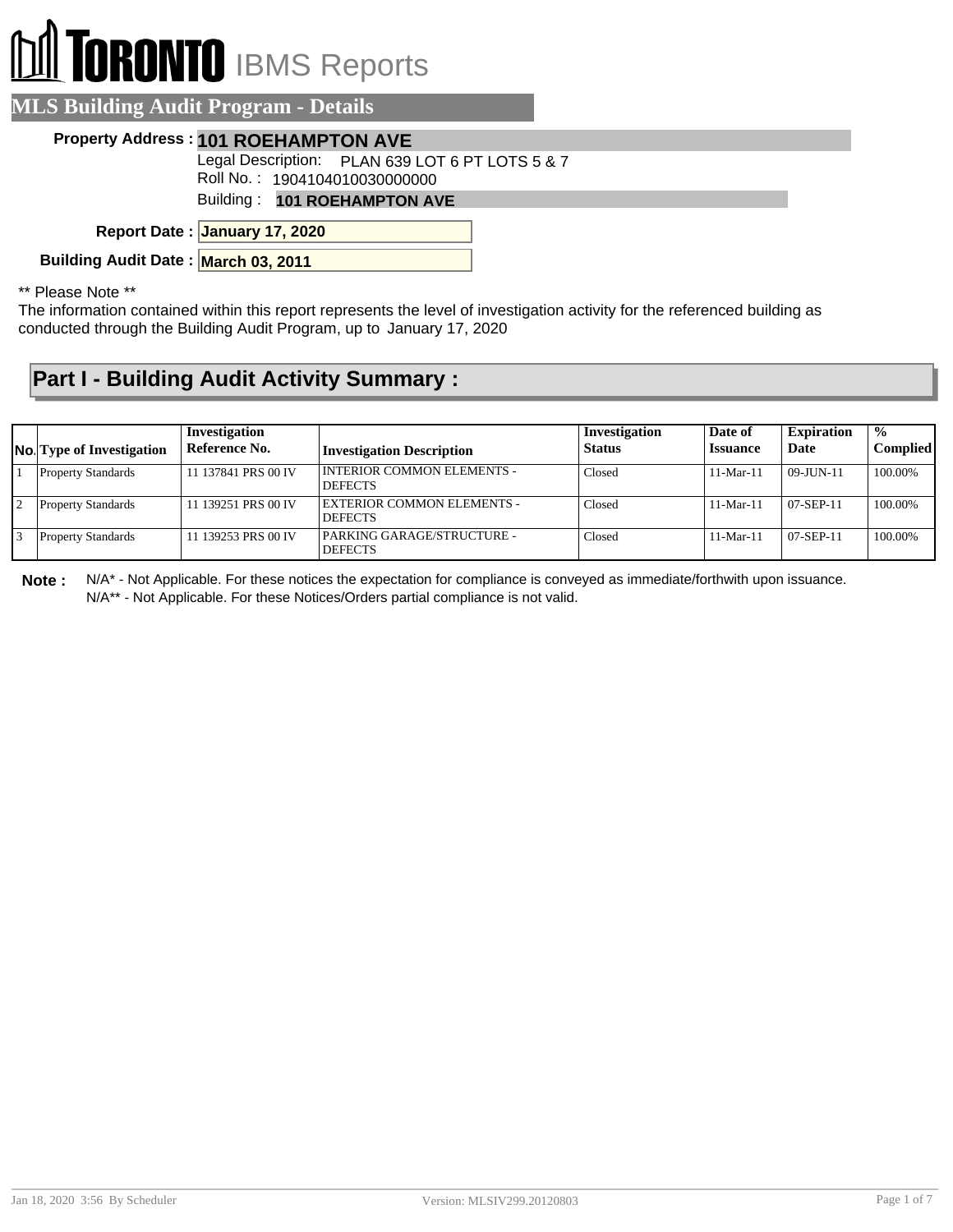## **Part II - Building Audit Details for Property Standards Orders :**

|    | Type of<br><b>No. Investigation</b>              | Investigation<br>Reference No. | <b>Investigation Description</b>                                 | <b>Investigation Date of</b><br><b>Status</b> | <b>Issuance</b> | <b>Expiration</b><br><b>Date</b> | <b>Next Scheduled</b><br><b>Inspection Date</b> |
|----|--------------------------------------------------|--------------------------------|------------------------------------------------------------------|-----------------------------------------------|-----------------|----------------------------------|-------------------------------------------------|
| 12 | Property Standards                               |                                | 11 139251 PRS 00 IV EXTERIOR COMMON ELEMENTS -<br><b>DEFECTS</b> | Closed                                        | 11-Mar-11       | $ 07-SEP-11$                     | 30-Dec-13                                       |
|    | No. of defects contained within the Order:<br>10 |                                |                                                                  |                                               |                 |                                  |                                                 |

**0**

**No. of defects that remain outstanding :**

|                 | <b>Deficiency Details</b>                                                                                                                                                                                                                                                                                                                                                                                                                                                                                                                                                                                                                                                                                                                                                                                                                                                                                |                             |                  |  |  |  |  |
|-----------------|----------------------------------------------------------------------------------------------------------------------------------------------------------------------------------------------------------------------------------------------------------------------------------------------------------------------------------------------------------------------------------------------------------------------------------------------------------------------------------------------------------------------------------------------------------------------------------------------------------------------------------------------------------------------------------------------------------------------------------------------------------------------------------------------------------------------------------------------------------------------------------------------------------|-----------------------------|------------------|--|--|--|--|
| No.             | <b>Violation/Defect</b>                                                                                                                                                                                                                                                                                                                                                                                                                                                                                                                                                                                                                                                                                                                                                                                                                                                                                  | Location                    | <b>Status</b>    |  |  |  |  |
|                 | In a dwelling unit, a window located more than 2,000 millimetres above grade opens within 1,500<br>millimetres of the floor not leading to a balcony does not employ a controlled sash operation to<br>restrict, when engaged, the opening of the operable sash to not more than 100 millimetres. A<br>window(s) which is capable of being opened, and is located in excess of two (2) metres from the<br>finished grade, is not equipped with safety devices which would prevent any opening greater than<br>one hundred (100) millimeters. A report is required to be submitted to the Officer for evaluation<br>and approval by a professional or other certified person confirming that acceptable safety devices<br>have been installed on all subject windows in an acceptable manner, and that the subject<br>windows are not capable of being opened in excess of one hundred (100) millimeters. | <b>Exterior Of Building</b> | Closed           |  |  |  |  |
| 2               | Exterior garbage containment area not screened.                                                                                                                                                                                                                                                                                                                                                                                                                                                                                                                                                                                                                                                                                                                                                                                                                                                          | <b>Exterior Of Building</b> | Substantially Co |  |  |  |  |
| 3               | A retaining wall exceeding 1,000 millimetres in exposed height is not protected by a guard on the<br>open side where access is provided.                                                                                                                                                                                                                                                                                                                                                                                                                                                                                                                                                                                                                                                                                                                                                                 | <b>Exterior Of Building</b> | Closed by PS Co  |  |  |  |  |
| 4               | The exterior walls and their components are not being maintained in good repair.                                                                                                                                                                                                                                                                                                                                                                                                                                                                                                                                                                                                                                                                                                                                                                                                                         | <b>Exterior Of Building</b> | Closed           |  |  |  |  |
| 5               | The exterior surface of the building shall be maintained free of markings or defacement.                                                                                                                                                                                                                                                                                                                                                                                                                                                                                                                                                                                                                                                                                                                                                                                                                 | <b>Exterior Of Building</b> | Closed           |  |  |  |  |
| 6               | The yard does not have suitable ground cover to prevent unstable soil conditions or erosion.                                                                                                                                                                                                                                                                                                                                                                                                                                                                                                                                                                                                                                                                                                                                                                                                             | <b>Exterior Of Building</b> | Closed           |  |  |  |  |
| 7               | Driveway(s) and/or similar areas does not afford safe passage. Namely; ruts and pot holes                                                                                                                                                                                                                                                                                                                                                                                                                                                                                                                                                                                                                                                                                                                                                                                                                | <b>Exterior Of Building</b> | Closed           |  |  |  |  |
| 8               | Guard with a minimum height of 1,070 millimetres has not been provided at a vehicular ramp<br>where the difference in level is more than 600 millimetres                                                                                                                                                                                                                                                                                                                                                                                                                                                                                                                                                                                                                                                                                                                                                 | <b>Exterior Of Building</b> | Closed by PS Co  |  |  |  |  |
| 9               | The location and size of openings present a hazard as they are designed with members or<br>attachments between 140 millimetres and 900 millimetres above the level protected by the guard<br>which facilitate climbing.                                                                                                                                                                                                                                                                                                                                                                                                                                                                                                                                                                                                                                                                                  | <b>Exterior Of Building</b> | Closed           |  |  |  |  |
| 10 <sup>1</sup> | Required quard does not prevent the passsage of a spherical object having a diameter more than<br>100 millimetres                                                                                                                                                                                                                                                                                                                                                                                                                                                                                                                                                                                                                                                                                                                                                                                        | <b>Exterior Of Building</b> | Closed           |  |  |  |  |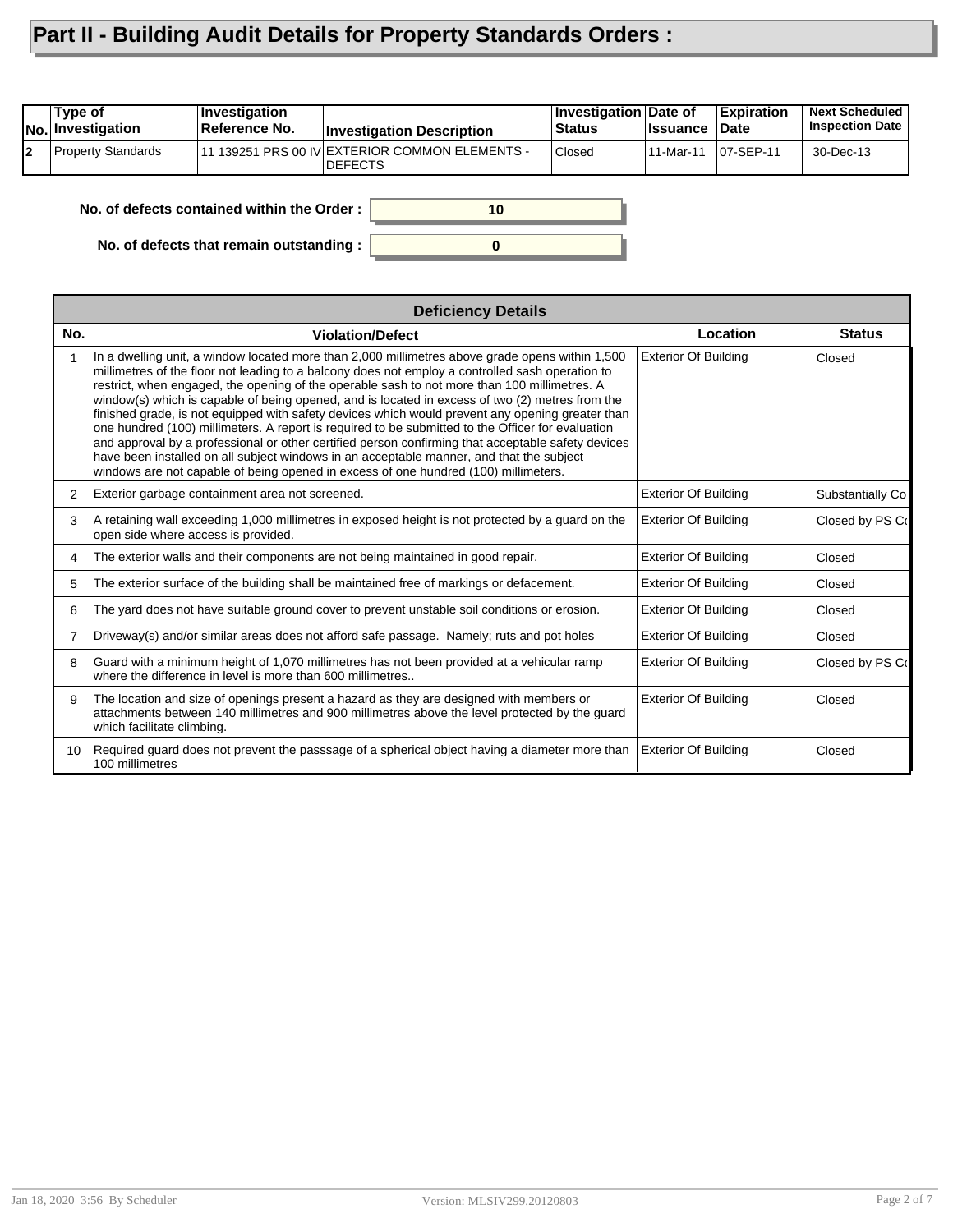| Tvpe of<br>No. Investigation | $ $ Investigation<br><b>Reference No.</b> | <b>Investigation Description</b>                                 | <b>∐nvestigation Date of</b><br><b>Status</b> | <b>Issuance Date</b> | Expiration   | <b>Next Scheduled</b><br><b>Inspection Date</b> |
|------------------------------|-------------------------------------------|------------------------------------------------------------------|-----------------------------------------------|----------------------|--------------|-------------------------------------------------|
| Property Standards           |                                           | 11 139253 PRS 00 IV PARKING GARAGE/STRUCTURE -<br><b>DEFECTS</b> | Closed                                        | ⊺11-Mar-11           | $107-SEP-11$ | 30-Dec-13                                       |

| No. of defects contained within the Order: |  |
|--------------------------------------------|--|
| No. of defects that remain outstanding :   |  |

|                | <b>Deficiency Details</b>                                                                                                                                                                                                                                                                                                                                                |                                 |                  |  |  |  |  |  |
|----------------|--------------------------------------------------------------------------------------------------------------------------------------------------------------------------------------------------------------------------------------------------------------------------------------------------------------------------------------------------------------------------|---------------------------------|------------------|--|--|--|--|--|
| No.            | <b>Violation/Defect</b>                                                                                                                                                                                                                                                                                                                                                  | Location                        | <b>Status</b>    |  |  |  |  |  |
|                | The electrical connections are not maintained in a safe and complete condition. Namely; loose<br>wires.                                                                                                                                                                                                                                                                  | <b>Underground Parking Area</b> | Closed           |  |  |  |  |  |
| 2              | The floors in the parking or storage garage are not maintained free of holes, breaks or cracks                                                                                                                                                                                                                                                                           | <b>Underground Parking Area</b> | Closed           |  |  |  |  |  |
| 3              | The floors in the parking or storage garage are not impervious to water.                                                                                                                                                                                                                                                                                                 | <b>Underground Parking Area</b> | Closed           |  |  |  |  |  |
| 4              | The sign(s) is not being maintained in a good state of repair.                                                                                                                                                                                                                                                                                                           | Underground Parking Area        | Closed           |  |  |  |  |  |
| 5              | Large safe-exit arrows are not displayed on safe-exit doors 1.5 metres above the floor, measured<br>from the center of the arrow to the floor, with the arrow pointing down.                                                                                                                                                                                             | <b>Underground Parking Area</b> | Closed           |  |  |  |  |  |
| 6              | The parking or storage garage does not have a designated safe-exit route.                                                                                                                                                                                                                                                                                                | Underground Parking Area        | Closed           |  |  |  |  |  |
| $\overline{7}$ | Small safe-exit arrows are not prominently displayed on columns or walls 1.5 metres above the<br>floor, measured from the center of the arrow to the floor; at least every ten (10) metres along the<br>safe-exit route; at all safe-exit route decision points along the safe-exit route; and wherever a<br>safe-exit route crosses a traffic aisle.                    | <b>Underground Parking Area</b> | Closed           |  |  |  |  |  |
| 8              | The safe-exit door, the frame of a safe-exit door and the wall adjacent to the safe-exit door to a<br>distance of one (1) metre on both sides of the frame, and to a height of three (3) metres above the<br>floor or to the soffit above the bulkhead over the door is not the required coloured green.                                                                 | <b>Underground Parking Area</b> | Closed           |  |  |  |  |  |
| 9              | Alert signs are not prominently displayed on columns or walls 2.1 metres above the floor,<br>measured from the top of the sign to the floor, so that there is 1 alert sign for every 25 parking<br>stalls in the parking or storage garage, with the alert signs being evenly distributed in the parking<br>or storage garage, but located no more than 30 metres apart. | <b>Underground Parking Area</b> | Closed           |  |  |  |  |  |
| 10             | The mechanical ventilation system in the parking or storage garage is not on at all times or<br>otherwise controlled automatically by a carbon monoxide detection system that is located so as to<br>provide full protection.                                                                                                                                            | <b>Underground Parking Area</b> | Closed           |  |  |  |  |  |
| 11             | The walls in the parking or storage garage are not maintained free of holes, breaks or cracks.                                                                                                                                                                                                                                                                           | <b>Underground Parking Area</b> | Closed           |  |  |  |  |  |
| 12             | The walls in the parking or storage garage are not impervious to water.                                                                                                                                                                                                                                                                                                  | <b>Underground Parking Area</b> | Closed           |  |  |  |  |  |
| 13             | The parking or storage garage walls are not painted white from sixty (60) centimeters above floor<br>level.                                                                                                                                                                                                                                                              | <b>Underground Parking Area</b> | Closed           |  |  |  |  |  |
| 14             | The electrical connections are not maintained in a safe and complete condition. Namely; Missing<br>cover plate.                                                                                                                                                                                                                                                          | <b>Underground Parking Area</b> | Closed           |  |  |  |  |  |
| 15             | The garage door that is equipped with an automatic closing mechanism is not equipped with a<br>sensing device that does not allow the door to close when any person, animal or object is<br>crossing its path.                                                                                                                                                           | <b>Underground Parking Area</b> | Closed           |  |  |  |  |  |
| 16             | The parking or storage garage is used to keep junk or rubbish.                                                                                                                                                                                                                                                                                                           | <b>Underground Parking Area</b> | Substantially Co |  |  |  |  |  |
| 17             | The parking or storage garage columns from floor level to a height of sixty (60) centimeters are<br>not painted black where requried.                                                                                                                                                                                                                                    | <b>Underground Parking Area</b> | Closed           |  |  |  |  |  |
| 18             | The parking or storage garage walls from floor level to a height of sixty (60) centimeters are not<br>painted black.                                                                                                                                                                                                                                                     | <b>Underground Parking Area</b> | Closed           |  |  |  |  |  |
| 19             | The parking or storage garage ceiling are not painted white.                                                                                                                                                                                                                                                                                                             | Underground Parking Area        | Closed           |  |  |  |  |  |
| 20             | The ceilings in the parking or storage garage are not impervious to water.                                                                                                                                                                                                                                                                                               | <b>Underground Parking Area</b> | Closed           |  |  |  |  |  |
| 21             | The ceilings in the parking or storage garage are not maintained free of holes, breaks or cracks.                                                                                                                                                                                                                                                                        | Underground Parking Area        | Closed           |  |  |  |  |  |
| 22             | Lighting in a garage is provided at less than 50 lux.                                                                                                                                                                                                                                                                                                                    | <b>Underground Parking Area</b> | Substantially Co |  |  |  |  |  |
| 23             | Lighting in a service room is provided at less than 200 lux.                                                                                                                                                                                                                                                                                                             | <b>Underground Parking Area</b> | Substantially Co |  |  |  |  |  |
| 24             | Lighting in a storage room is provided at less than 50 lux.                                                                                                                                                                                                                                                                                                              | Underground Parking Area        | Substantially Co |  |  |  |  |  |
| 25             | The parking or storage garage columns are not painted white from sixty (60) centimeters above<br>floor level where required.                                                                                                                                                                                                                                             | Underground Parking Area        | Closed           |  |  |  |  |  |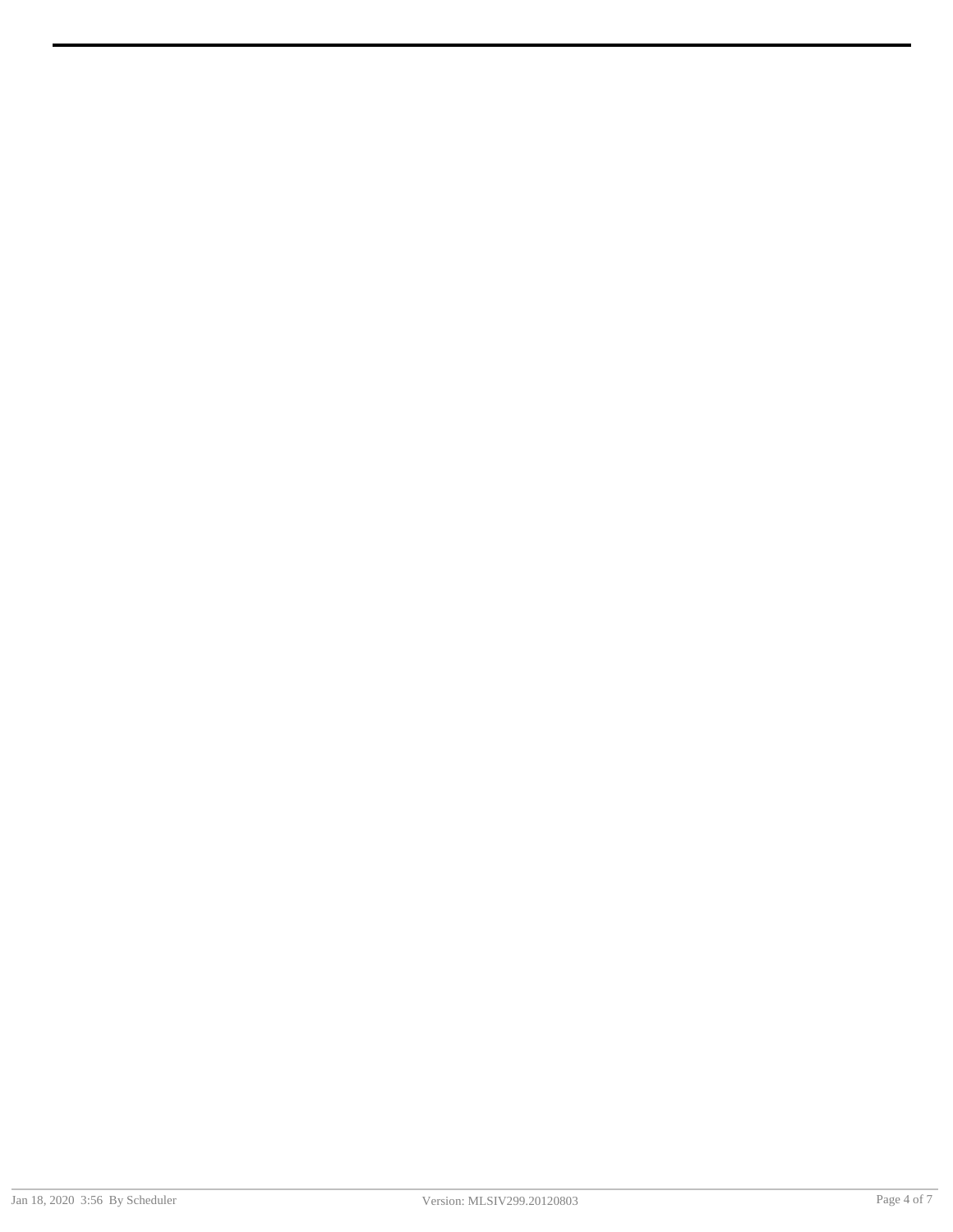| Tvpe of<br>No. Investigation | $\blacksquare$ Investigation<br>Reference No. | <b>Investigation Description</b>                                 | <b>Investigation Date of</b><br><b>Status</b> | <b>Issuance</b> | <b>Expiration</b><br><b>Date</b> | <b>Next Scheduled</b><br><b>Inspection Date</b> |
|------------------------------|-----------------------------------------------|------------------------------------------------------------------|-----------------------------------------------|-----------------|----------------------------------|-------------------------------------------------|
| Property Standards           |                                               | 11 137841 PRS 00 IV INTERIOR COMMON ELEMENTS -<br><b>DEFECTS</b> | <sup>'</sup> Closed                           | 11-Mar-11       | 109-JUN-11                       | 10-Jun-11                                       |

| No. of defects contained within the Order:       | 33 |
|--------------------------------------------------|----|
| No. of defects that remain outstanding : $\vert$ |    |

|     | <b>Deficiency Details</b>                                                                                                                                                                                                                                      |                            |                  |  |  |  |  |  |
|-----|----------------------------------------------------------------------------------------------------------------------------------------------------------------------------------------------------------------------------------------------------------------|----------------------------|------------------|--|--|--|--|--|
| No. | <b>Violation/Defect</b>                                                                                                                                                                                                                                        | Location                   | <b>Status</b>    |  |  |  |  |  |
|     | Ceiling not maintained free of holes, cracks, damaged and deteriorated materials. Namely: Hole in<br>ceiling near rear exit door.                                                                                                                              | 1st Floor                  | Closed           |  |  |  |  |  |
| 2   | Wall(s) constructed for the purpose of separation is not of a gas tight construction. Namely:<br>Storage Room. Seal up holes on wall around pipe.                                                                                                              | 1st Floor                  | Substantially Co |  |  |  |  |  |
| 3   | Immediate action has not been taken to eliminate an unsafe condition. Namely: Remove stroller in<br>the stairway                                                                                                                                               | 1st Floor                  | Closed           |  |  |  |  |  |
| 4   | Floor and/or floor covering not kept free from rubbish and debris. Namely; Emergency Power<br>supply room. Clean and clear all debris and discarded materials from the room. Upgrade lighting.                                                                 | 1st Floor                  | Closed           |  |  |  |  |  |
| 5   | Door hardware/devices are not maintained in good repair. Namely: 8th flr. garbage chute room,<br>chute door is not closing properly.                                                                                                                           | 8th Floor                  | Closed           |  |  |  |  |  |
| 6   | Garbage chute system originally installed in the multiple-dwelling is not maintained operative.<br>Namely: Fire damper inside garbage chute on the 10th floor is not secured properly. Also missing<br>fire damper on 5th flr. garbage chute.                  | 10th Floor                 | Closed           |  |  |  |  |  |
| 7   | Ceiling not maintained free of holes. Namely: Repair hole in ceiling in the electrical room.                                                                                                                                                                   | 14th Floor                 | Closed           |  |  |  |  |  |
| 8   | Floor(s) and/or floor covering(s) not maintained free from trip or other hazardous condition.<br>Namely: 20th Flr. Stairway. Remove area rug from floor on stairway landing.                                                                                   | 20th Floor                 | Closed           |  |  |  |  |  |
| 9   | Wall(s) not maintained free of holes, cracks, damaged and deteriorated materials. Namely: Repair<br>wall tiles in laundry room where damaged. Provide access hatch door to wall areas where water<br>shut off valves are located. Replace missing lens covers. | Laundry Room               | Closed           |  |  |  |  |  |
| 10  | Emergency contact sign does not indicate current name, address and telephone number of the<br>person responsible for the property and the name and telephone number of the authorized person<br>to contact in case of an emergency on a 24 hour basis.         | Lobby                      | Closed           |  |  |  |  |  |
| 11  | The emergency contact sign is not in lettering of not less than 12.7 millimetres in height.                                                                                                                                                                    | Lobby                      | Closed           |  |  |  |  |  |
| 12  | The electrical connections are not maintained in a safe and complete condition. Namely: Secure<br>loose/hanging electrical wires in the electrical service room. PH Level.                                                                                     | PH level                   | Closed           |  |  |  |  |  |
| 13  | Elevator machine room is not equipped to provide illumination to an average level of not less than<br>100 lux at floor level.                                                                                                                                  | Roof Of Building           | Substantially Co |  |  |  |  |  |
| 14  | Exit, public corridor or corridor is not equipped to provide illumination to an average level of not<br>less than 50 lux at all points such as angles and intersections at changes of level where there are<br>stairs or ramps.                                | <b>Throughout Building</b> | Substantially Co |  |  |  |  |  |
| 15  | Lighting in a service stairway is provided at less than 50 lux.                                                                                                                                                                                                | <b>Throughout Building</b> | Closed           |  |  |  |  |  |
| 16  | Adequate ventilation has not been provided. Namely: Hallway vents were not providing fresh air to Throughout Building<br>corridors.                                                                                                                            |                            | Closed           |  |  |  |  |  |
| 17  | Previously finished wall(s) in the public area of the property is not maintained in good repair.<br>Namely: Interior wall areas where the wall paper is torn, damaged or buckles, repairs are<br>required.                                                     | <b>Throughout Building</b> | Closed           |  |  |  |  |  |
| 18  | The electrical fixtures are not maintained in a safe and complete condition. Namely: Replace all<br>missing lens covers for light fixtures throughout the building.                                                                                            | Throughout Building        | Closed           |  |  |  |  |  |
| 19  | Previously finished surface(s) in the public area of the property is not maintained in good repair.<br>Namely: All Garbage Chute Rooms. Deteriorated surface paint finsh on walls. Repainting is<br>required.                                                  | Throughout Building        | Substantially Co |  |  |  |  |  |
| 20  | Floor(s) and/or floor covering(s) not maintained free from trip or other hazardous condition.<br>Namely: Carpet that is damaged or torn throughout the building should be repaired/replaced.                                                                   | <b>Throughout Building</b> | Closed           |  |  |  |  |  |
| 21  | . Namely: All floors in electrical service rooms on each floor are required to be cleaned/cleared of<br>debris.                                                                                                                                                | Throughout Building        | Closed           |  |  |  |  |  |
| 22  | Wall(s) not maintained free of holes, cracks, damaged and deteriorated materials. Namely:<br>Deteriorated/damaged plaster on walls next to garbage chutes. Repair as required.                                                                                 | <b>Throughout Building</b> | Closed           |  |  |  |  |  |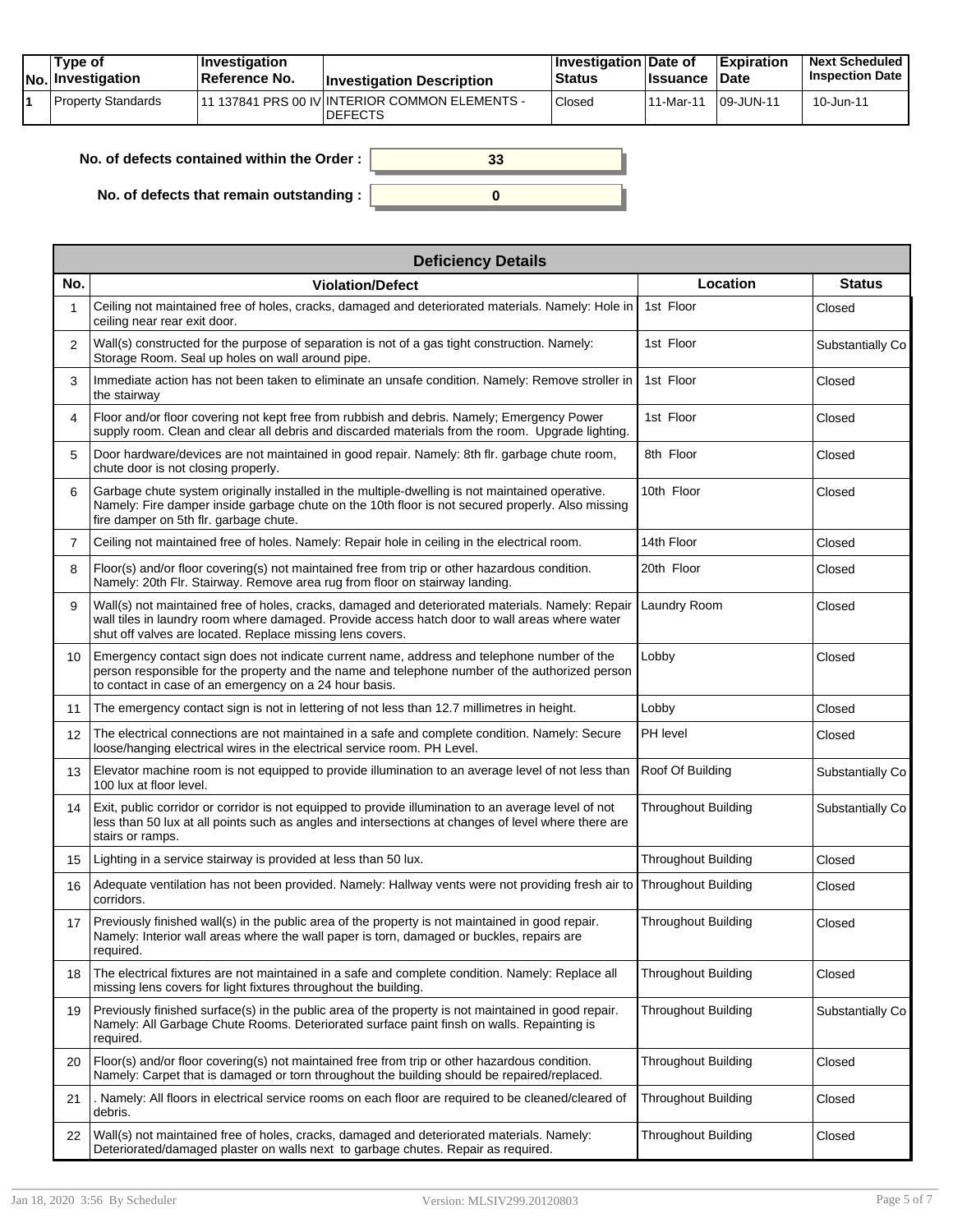| 23 | Floor(s) and/or floor covering(s) not maintained free from trip or other hazardous condition.<br>Namely: Remove floor mats in front of units 1102 and 1004.                                                                                                                                                             | Closed            |
|----|-------------------------------------------------------------------------------------------------------------------------------------------------------------------------------------------------------------------------------------------------------------------------------------------------------------------------|-------------------|
| 24 | The floor and every appurtenance, surface cover and finish is not maintained. Namely: Repair<br>damaged/broken floor tiles in the garbage chute rooms, where required.                                                                                                                                                  | Closed            |
| 25 | Wall(s) not maintained free of holes, cracks, damaged and deteriorated materials. Namely:<br>Bicycle Room. Ceiling and walls are not in good repair. Repairs are required.                                                                                                                                              | Closed            |
| 26 | Immediate action has not been taken to eliminate an unsafe condition. Namely:1st Floor. Storage<br>Room B. Provide more shelving for supplies and stored materials. Provide cover plates for<br>exposed electrical wires. Clean and clear all debris and discarded materials from the floor. Repair<br>hole in ceiling. | Closed            |
| 27 | The electrical fixtures are not maintained in good working order. Namely: Locker room B. Upgrade<br>lighting to 50Lux. Repair broken/missing floor tiles. Replace broken cover plate on wall receptacle.                                                                                                                | Substantially Co. |
| 28 | The electrical fixtures are not maintained in a safe and complete condition. Namely: Maintenance<br>Room. Provide a cover plate for exposed electrical wires on wall. Remove discarded materials<br>from the floor. Provide more shelving. Repair hole in ceiling.                                                      | Closed            |
| 29 | Extension cords or other extensions are used as a permanent wiring system. Namely: Storage<br>Room F. Extension cords cannot be used for permanent wiring in locker rooms. Fire Hazard. Also<br>remove materials stored above locker cages. Chairs, Curtain rods and other materials.                                   | Closed            |
| 30 | Ceiling(s) constructed for the purpose of separation is not maintained in a good state of repair.<br>Namely: B2 Locker Room E. Active leak on ceiling in locker room area.                                                                                                                                              | Closed            |
| 31 | Ceiling not maintained free of holes, cracks, damaged and deteriorated materials. Namely: B2.<br>Ceiling needs repair near room D.                                                                                                                                                                                      | Substantially Co  |
| 32 | The floor drain is not maintained in good repair. Namely: Fire alarm room. Broken floor drain<br>cover plate. Repairs are required.                                                                                                                                                                                     | Closed            |
| 33 | The electrical connections are not maintained in a safe and complete condition. Namely:<br>Sprinkler/Mechanical Room. Remove exposed electrical wires on wall near door. Upgrade<br>lighting.                                                                                                                           | Closed            |